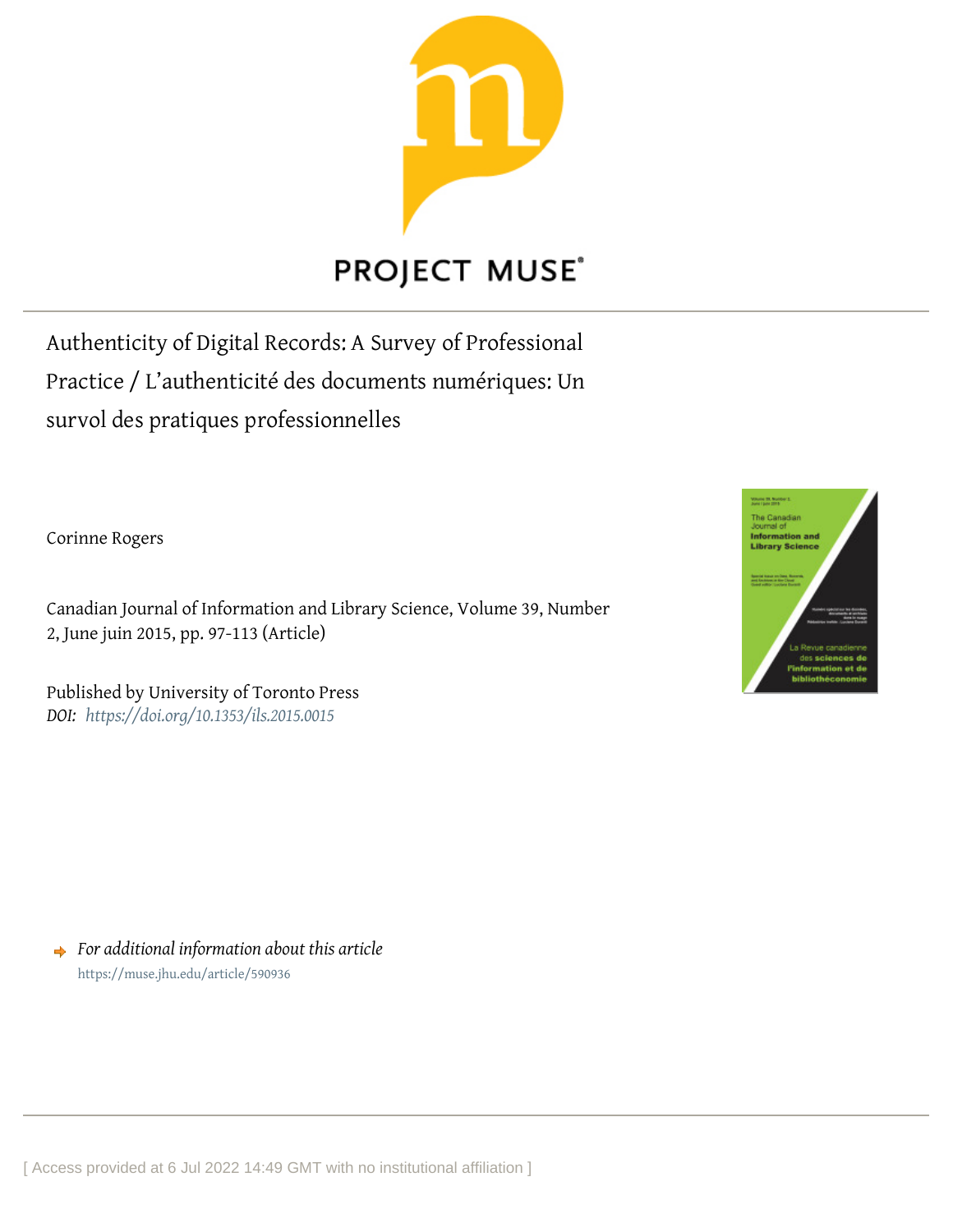# Authenticity of Digital Records: A Survey of Professional Practice

L'authenticité des documents numériques : Un survol des pratiques professionnelles

Corinne Rogers University of British Columbia <corinne.rogers@ubc.ca>

Abstract: Authenticity of digital material is an enduring concern. However, while most people intuitively understand what authenticity is, few are able to identify exactly what is required to ensure, assess, and guarantee it. Heuristic and hermeneutic assessments of authenticity do not support any quantifiable measures of authenticity. Several important research projects have studied the means of ensuring that authenticity is protected throughout the life cycle of digital material, however, even as archival research and scholarship continue to offer insight into the nature of authentic digital objects and their preservation, new technologies, specifically distributed networked systems connected through the Internet, create new challenges to security and authenticity. This article reports on the author's research into the practices of records and information professionals to ensure, assess, and/or protect the authenticity of digital records and data.

Keywords: authenticity, trusting records, chain of preservation

Résumé : L'authenticité des matériaux numériques est une préoccupation qui dure. Mais alors que la plupart des gens comprennent intuitivement ce qu'est l'authenticité, peu sont en mesure d'identifier exactement ce qui est nécessaire pour assurer, évaluer et garantir l'authenticité. Les évaluations heuristiques et herméneutiques de l'authenticité n'appuient pas les mesures quantifiables de l'authenticité. Plusieurs projets de recherche importants ont étudié les moyens d'assurer que l'authenticité est protégée tout au long du cycle de vie du matériau numérique, cependant, tandis que la recherche d'archives et l'érudition continuent d'offrir une réflexion sur la nature des objets numériques authentiques et leur conservation, les nouvelles technologies, en particulier les systèmes distribués en réseau reliés par Internet, créent de nouveaux défis pour la sécurité et l'authenticité. Cet article rend compte de la recherche de l'auteur sur les pratiques documentaires des professionnels de l'information visant à assurer, évaluer, et/ou protéger l'authenticité des documents numériques et des données.

Mots-clés : authenticité, confiance aux documents, chaîne de conservation

# Introduction

The digital universe is predicted to grow by 40 percent a year into the next decade, and businesses and governments are strategizing to take advantage of new opportunities afforded by digital information in its many and diverse forms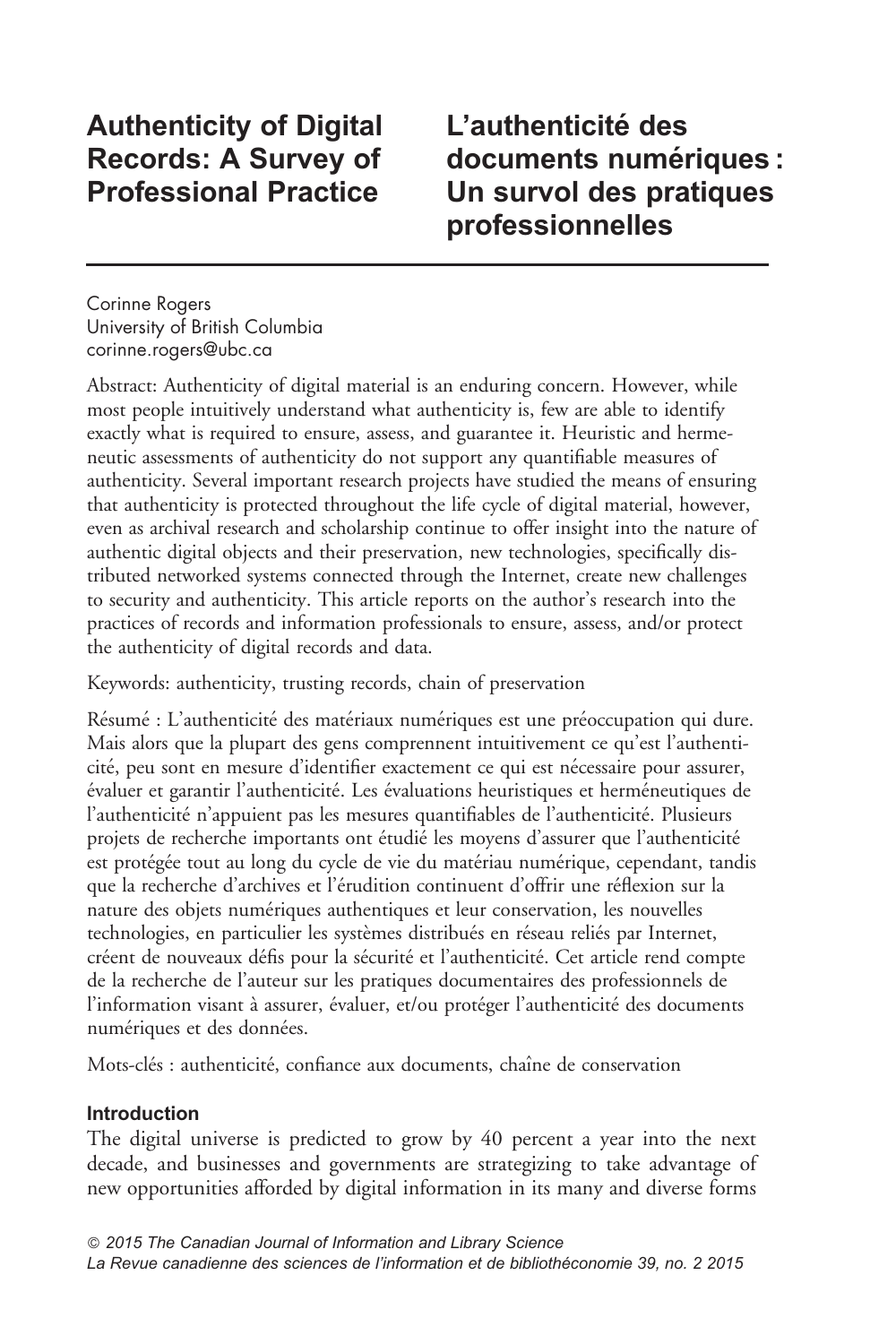([Turner et al. 2014\)](#page-14-0). Cloud computing offers significant economies of scale, and enterprises are rapidly moving, or considering moving, established computing practices, including digital records storage and management, to the cloud, where users relinquish a measure of control over the materials and technologies. Cloud computing now accounts for only 5 percent of total enterprise information technology (IT) spending, but this number is growing. As well as new technological infrastructure for traditional digital materials, we are entering the age of the "Third Platform," according to the International Data Corporation  $(IDC<sub>1</sub><sup>1</sup>$ defined as ''the next-generation compute platform that is accessed from mobile devices, utilizes Big Data, and is cloud based.'' Not all of the information created in the digital universe will be, or needs to be, preserved, but of the data and records that do warrant preservation, how will their authenticity be established and protected in these diverse and rapidly evolving technological contexts?

The 2014 IDC report states that maximizing opportunity requires certain imperatives for IT organizations but that ''real transformation to a data-driven or software-defined enterprise is an ''all-hands-on-deck imperative'' not restricted to IT alone [\(Turner et al. 2014,](#page-14-0) 7). Those of us in records professions might well rejoice at this forecase. After all, much of the digital material being created by public and private sector organizations is in our purview to create, capture, manage, and preserve as records and data that form the foundation of business decisions and corporate and societal memory. Our professional codes of ethics hold us to principles of recordkeeping such as accountability, integrity, protection, compliance, availability, transparency, authenticity, preservation, security, protection, availability and use, privacy, and trust (Association of Canadian Archivists 1999; [Society of American Archivists 2011](#page-14-0); [ARMA International](#page-12-0) [2014](#page-12-0)).

Preservation of trustworthy records regardless of medium—that is, records that can be proven authentic, reliable, and accurate—is at the core of the archival endeavour. It is about more than secure storage. Preservation encompasses all of the tools and techniques, policies, and procedures that ensure the target material remains trustworthy, accessible, and usable over time and across technological change. It requires the cooperation and collaboration of an inter-disciplinary team including archivists and records managers as well as IT professionals. In the digital universe, authenticity continues to be an enduring, if elusive, concern.

However, even though enterprises assume liability or responsibility for 85 percent of all data in the digital universe, the 2014 IDC report does not once mention issues of authenticity, trust, reliability, or integrity of this data. These qualities seem subsumed by the imperatives of security and privacy, the ability to enable and manage the explosive growth of mobile devices (and, presumably, the data they generate), and the ability to query data from wherever it may be stored (cross-boundary and cross-jurisdiction). Furthermore, the allocation of security budgets shows that prevention and protection from data breach and unauthorized access far outweighs money allocated to breach response [\(EMC](#page-13-0) [Corporation 2013](#page-13-0)) and that the priority, in the event of a breach, is to restore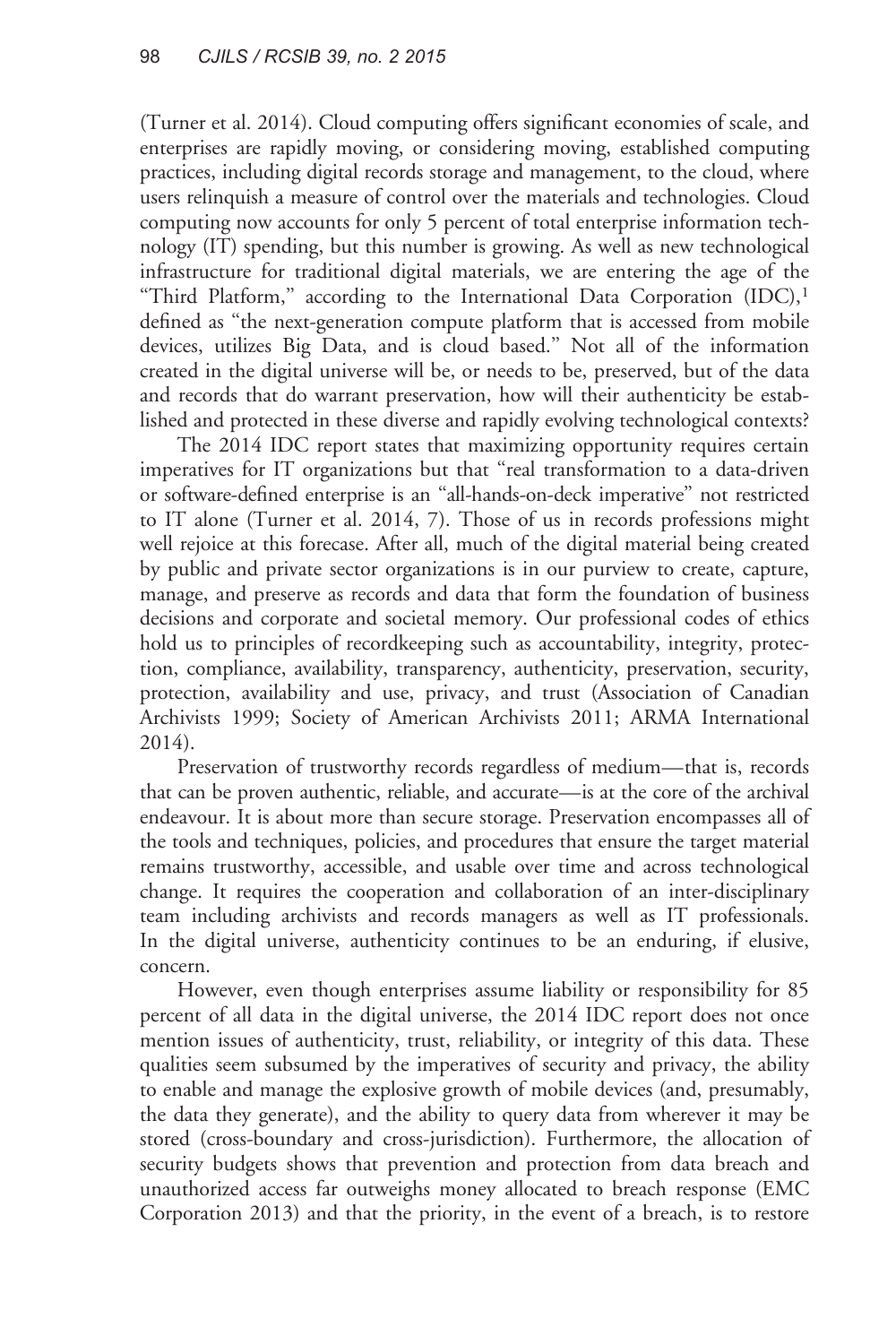service at the expense of the protection of trace evidence that would aid investigation ([Endicott-Popovsky, Frincke, and Taylor 2007\)](#page-13-0). If, as David Weinberger is often quoted, transparency is the new objectivity, then security is the new authenticity.

The professional discourse of archivists and records managers and the concerns for data in the information technology sector may overlap in the areas of privacy, access, and security. However, they too often occur as conversations rather than as collaborations. And while the trustworthiness of records and data may still be viewed by the enterprise as the responsibility of records professionals, the primacy of security often places IT ahead of records management. The authority of records professionals may be overshadowed or undermined by their reliance on IT for systems implementations as well as the focus on information and data analytics as business drivers [\(Richards 2014\)](#page-14-0).

This article reports on the results of a survey of records professionals designed to explore their practices in ensuring and assessing the authenticity of records, documents, and data for which they are responsible. The survey is not limited to questions about the management of records and data in the cloud, and, in fact, most of the respondents are working primarily in the ''Second Platform''—the distributed world of LAN/Internet and client/server architectures [\(EMC Corporation 2013\)](#page-13-0). In 2013, less than 20 percent of the data in the digital universe was stored or processed in the cloud, but, by 2020, that figure is predicted to double. Understanding how authenticity is assessed and protected for digital records and data in current enterprise service architectures is foundational to understanding the challenges records professionals face in cloud platforms. If businesses and governments rely on information and data increasingly coming from third parties, mobile devices, and sensors, authenticity will continue to be a critical issue.

### The issue of authenticity

Most people intuitively understand authenticity to be the quality of genuineness, but few are able to identify exactly what is required to ensure, assess, and guarantee it. Authenticity, the quality of a record that is what it purports to be, has historically been understood as deriving from the circumstances of a document's creation, if known, and from the manner and place of its preservation. The presence of a signature indicated the agreement of the author with the content of the document and authenticated the transaction recorded therein. Signatures of witnesses or countersigners further verified the document's authenticity. Signers and countersigners could be questioned if necessary, and their testimony used as a guarantee of genuineness. Such determination of authenticity was based on observation and testimony.

This understanding of authenticity, elegant in its simplicity if challenging to apply, is at the root of archival, diplomatic, and legal theory and has been codified in records management standards. According to archival science, record authenticity is ''the trustworthiness of a record as a record, i.e. the quality of a record that is what it purports to be and that is free from tampering or corruption''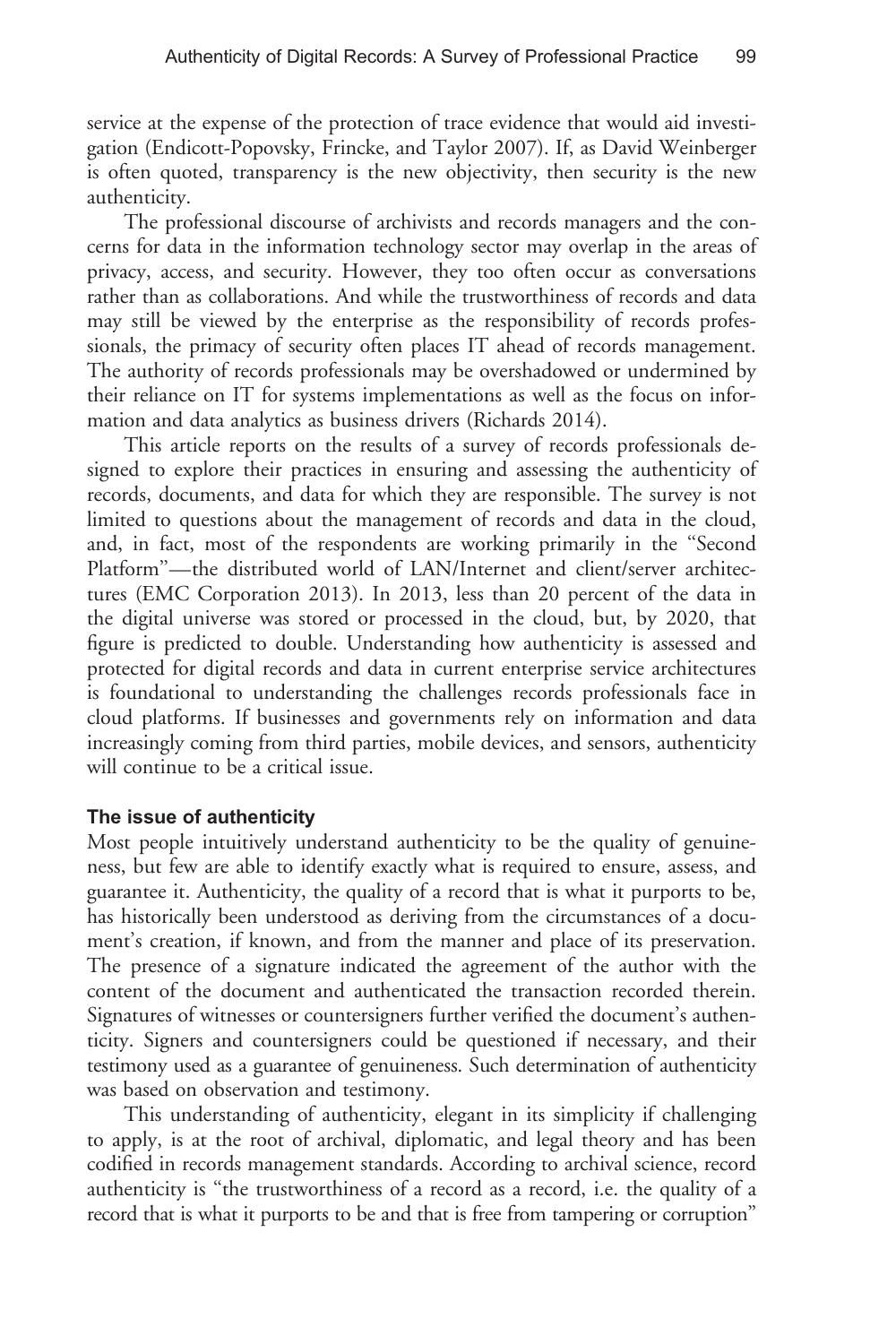[\(InterPARES Glossary, n.d.\)](#page-13-0). Black's Law Dictionary (n.d.) defines ''authentic'' as ''Genuine; true; having the character and authority of an original; duly vested with all necessary formalities and legally attested; competent, credible, and reliable as evidence.'' The Society of American Archivists defines ''authenticity'' as ''the quality of being genuine, not a counterfeit, and free from tampering, and is typically inferred from internal and external evidence, including its physical characteristics, structure, content, and context.'' This definition closely associates a record's authenticity with the creator of the record, something that can be verified by testing the physical and formal characteristics of the record. Authenticity as a record does not automatically imply reliability of the content of the record (Duranti 1998, 46; [Pearce-Moses 2005](#page-14-0)). Finally, we see this concept of authenticity codified in ISO 15489, the international records management standard as follows:

An authentic record is one that can be proven

- a. to be what it purports to be,
- b. to have been created or sent by the person purported to have created or sent it, and
- c. to have been created or sent at the time purported'' ([International Organization](#page-13-0) [for Standardization 2001,](#page-13-0) s. 7.2.2).

In common law legal systems, documentary evidence must be authenticated to be admissible at trial. Authenticity, established through processes of authentication, is codified in our legal systems through statute and common law. Authentication of documentary evidence is accomplished through witness testimony, expert analysis, non-expert opinion, or, in the case of public documents or other special types, circumstances of record creation and preservation.<sup>2</sup>

These heuristics, based heavily on the appearance of documents, have developed over centuries and are still operational today, often misguidedly applied to digital documents. In interviews conducted in 2011 with lawyers, digital forensics experts, and records managers during the Digital Records Forensics Project (a three-year collaboration from April 2008 to April 2011 between the University of British Columbia's School of Library, Archival and Information Studies, the UBC Faculty of Law, and the Computer Forensics Division of the Vancouver Police Department), one respondent from the legal domain answered the question about determining the authenticity of documents: ''You can tell just by looking at it" [\(Rogers 2011](#page-14-0)).

Authenticity is also contextual: ''The meanings of 'authenticity' are relative to the concept of authentic that is held by different disciplines'' ([Lauriault et al.](#page-13-0) [2007](#page-13-0), 140). This idea has been explored in recent literature [\(MacNeil and Mak](#page-14-0) [2007](#page-14-0); [Duncan 2009](#page-12-0); [Mak 2012\)](#page-14-0). At the root of these explorations is the concept of authenticity as a social construction dependent on the context or discipline within which authenticity is defined, interpreted, and required. If we subscribe to the view that digital resources are ''in a continuous state of becoming'' as they are created, used, migrated, preserved, and accessed over time, then so too is the nature of their authenticity ([MacNeil and Mak 2007,](#page-14-0)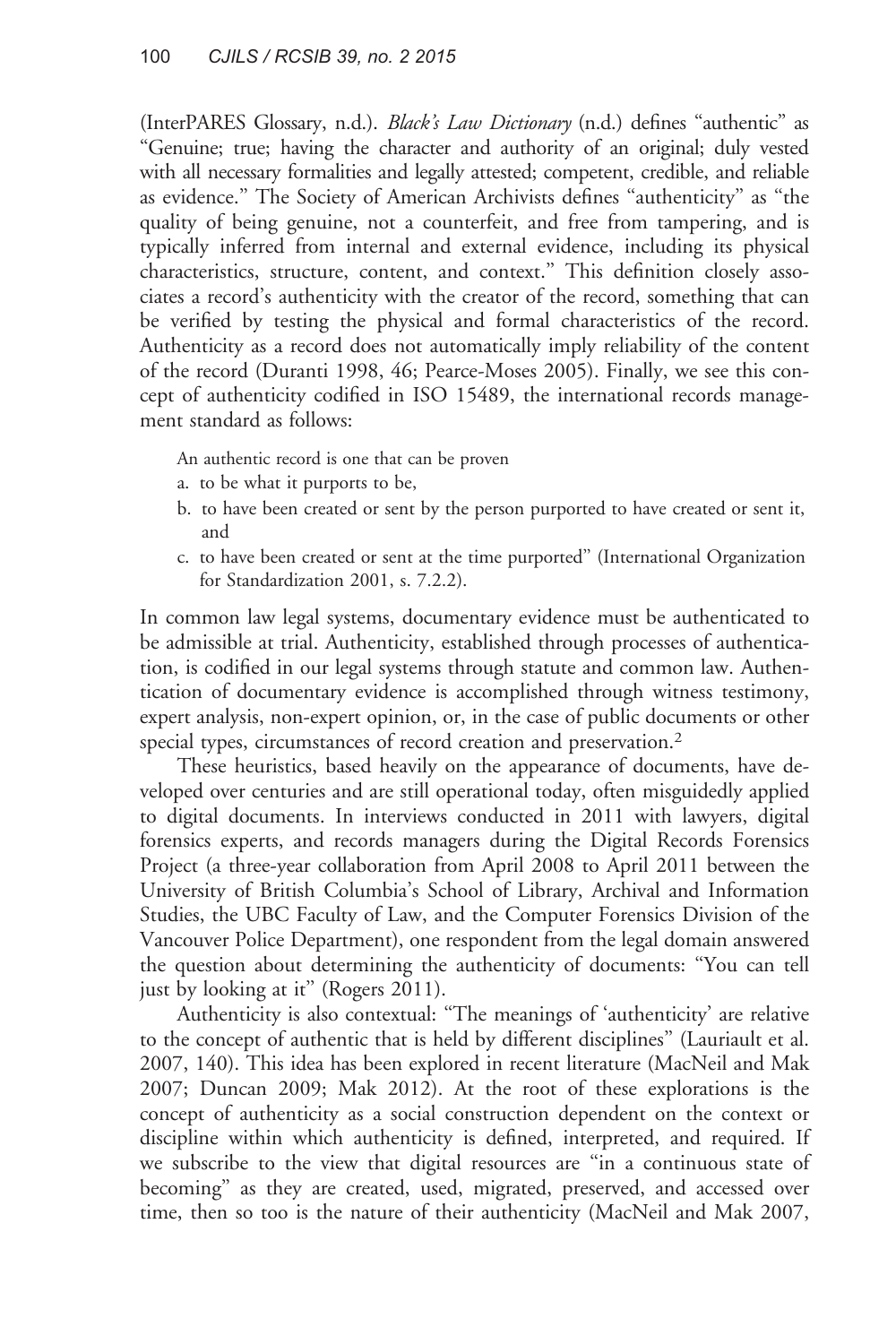26). In both cases, the questions remain about how to define the necessary elements of authenticity within a given context and how to assess them.

Much research has been conducted by records professionals on the nature of digital records and their attributes that may support the presumption of their authenticity. Still, current means of assessing authenticity do not offer any quantifiable measures. There is a pressing need for measures such as our financial, governmental, health, critical infrastructure, and social network systems to increasingly rely on complex integrated, interdependent (although not necessarily interoperable), distributed networked systems.

Digital technology's many benefits and challenges in respect of documentary material are well known. The benefits, including the ease of creation, search, access, and sharing, are offset by the ease of alteration, loss of integrity that may be difficult or impossible to detect, difficulty in establishing ownership and authorship, and difficulty in enforcing intellectual rights. The advent of cloud computing has increased the challenges, introducing, in particular, all of the issues arising from third party handling of material and jurisdictional questions about material created, stored, and transmitted around the globe, to name but two examples.

Records, defined as documents created or received in the course of practical activity and set aside for further action or reference, are the raw material of archival research and scholarship ([Duranti 1993,](#page-12-0) 9; [Eastwood 1994,](#page-13-0) 125; [Duranti and Michetti 2015](#page-13-0)). In the digital environment, research agendas in information management communities focus on authenticity as an integral value that must be protected over time and across technological change through digital preservation (joining values of sustainability, accessibility, and understandability), broadening the scope of enquiry beyond records as narrowly defined by archival theory to documents, data, and digital objects of all types.

Archival science and the science of diplomatics have supported archivists in their understanding of the authenticity of traditional records. Authentic records are those whose identity can be established and whose integrity can demonstrated through an unbroken chain of custody over time. Diplomatics posits that all records can be analysed, understood, and evaluated in terms of a system of formal elements that are universal in application and decontextualized in nature (Duranti 1998). The InterPARES Project (International Research into Permanent Authentic Records in Electronic Systems, Phase 1 and 2), adopted the theoretical framework of diplomatics for the study of digital records and successfully developed the chain of preservation: ''A system of controls that extends over the entire lifecycle of records and ensures their identity and integrity in any action that affects the way the records are represented in storage, or presented for use'' ([InterPARES Glossary, n.d.](#page-13-0)). The concept of a chain of preservation extends the controls implicit in the idea of chain of custody to address the susceptibility of digital records to corruption or loss. Requirements for establishing the authenticity of digital records are articulated in the benchmark requirements supporting the presumption of authenticity of electronic records and the baseline requirements supporting the production of authentic copies of electronic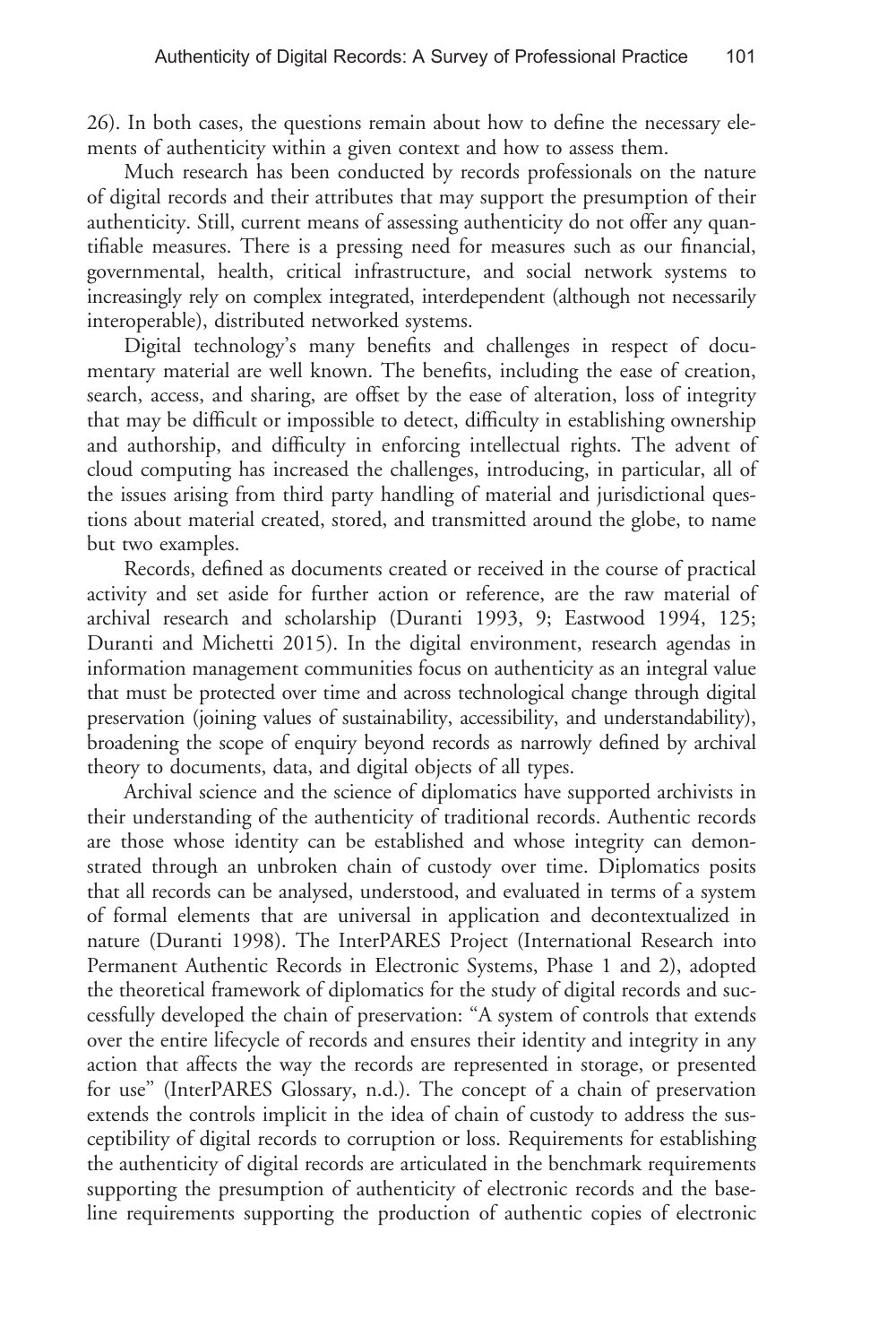records (Duranti 2005b) and the Creator and Preserver Guidelines [\(Duranti and](#page-13-0) [Preston 2008\)](#page-13-0).

Digital diplomatics is ideally suited to the analysis of authenticity of digital records as defined by archival science, but it is limited when the subject of analysis is broadened to include digital objects that may not satisfy that precise, but narrow, definition ([MacNeil and Gilliland-Swetland 2005](#page-13-0), 52; [Duranti and](#page-13-0) [Endicott-Popovsky 2010,](#page-13-0) 2). Archivists are now creating research alliances with digital forensic practitioners to develop and extend the applicability of digital diplomatics in the field of digital preservation and the focus on authenticity, reliability, and accuracy (Duranti 2009; [Kirschenbaum, Ovenden, and Redwine](#page-13-0) [2010](#page-13-0); [John 2012](#page-13-0)).

In the traditional environment, a record is presumed authentic if it is relied on by its creator for the conduct of business and maintained in an unbroken chain of custody by the creator or his legitimate successor(s) (Duranti 1997, 214; [Eastwood 1994,](#page-13-0) 127). Archival documents, deemed authentic by virtue of the circumstances of their creation and maintenance as part of the aggregate of records unified by the archival bond, are also therefore presumed reliable and their contents accurate.

In the digital environment no such automatic presumption of authenticity should exist. Digital technology has upset the traditional systems of control that have ensured the creation of authentic records and the means of presuming their continued authenticity over time and across technological change [\(MacNeil and](#page-13-0) [Gilliland-Swetland 2005,](#page-13-0) 21; [Lauriault et al. 2007](#page-13-0), 140). Digital records differ significantly from paper records. Records, documents, and data created and stored in computer media are volatile and subject to loss, intentional or unintentional alteration, contamination, or corruption, even when they are still in the custody of their creator. Their authorship, provenance, or chain of custody may be difficult or impossible to determine. They may be transmitted, shared, and copied with ease. Their accessibility is subject to hardware and software obsolescence and incompatibility. Even if the creator relies on a digital record in the course of business and maintains its unbroken chain of custody, the fragility and vulnerability of digital records demands explicit action to protect the record's authenticity. Furthermore, reliability and accuracy are no longer directly linked with authenticity and may be compromised together or separately ([Duranti](#page-13-0) [and MacNeil 1997,](#page-13-0) 48; Duranti 2005a, 1; [MacNeil and Gilliland-Swetland](#page-13-0) [2005](#page-13-0), 21; [Duranti and Thibodeau 2006](#page-13-0), 54).

# Survey: indicators of authenticity

As part of a broader research project exploring concepts and practices of authenticity of digital records and data, the author conducted a web-based survey from 3 March to 1 May 2014. The purpose of the survey was to gather basic information about how records, information, or systems professionals ensure, assess, and/or protect digital records' authenticity, what metadata they employ or rely on, and what indicators of authenticity they consider to be important. The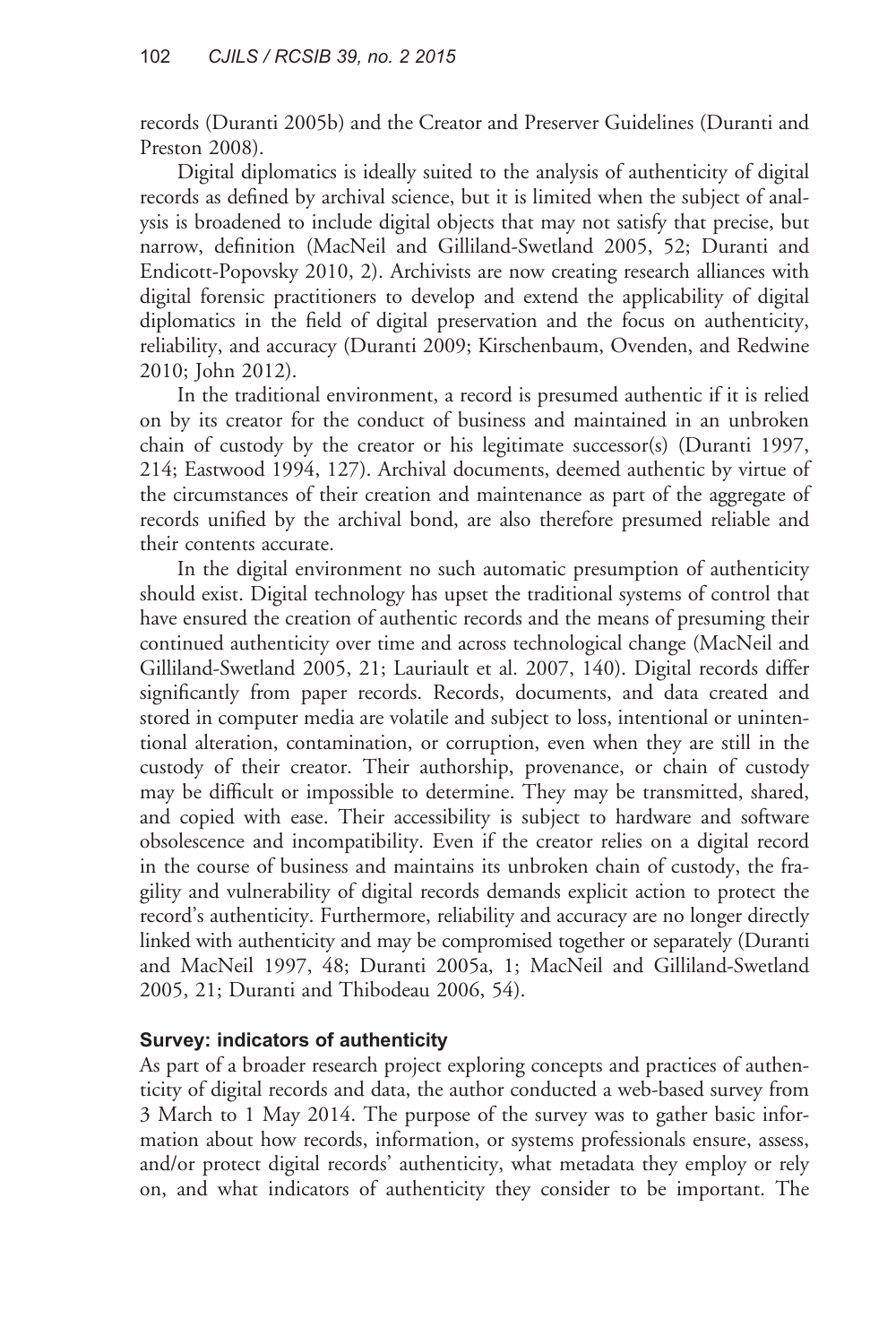survey was posted on the major English-speaking archival and records management listservs.

It is my contention that despite large-scale, significant, and influential research into the topic of authenticity, primarily in the context of long-term preservation, the theoretical results of these projects are not being consistently applied in the practice of records professionals. This hypothesis is explored in the survey. The broad research questions motivating the survey interrogate notions of authenticity of digital records and data and investigate how records professionals interpret, ensure, and assess authenticity.

The survey consisted of seventeen questions, designed to explore work practice and belief about record authenticity. Demographic questions asked respondents to identify their job or position and the sector in which they work, their age, level of education, and discipline of their degree(s). Subsequent questions explored their main professional responsibilities, the means they used to ensure authenticity, what metadata they routinely applied or relied on for that purpose, whether they had ever been called upon to make a formal attestation of authenticity in a legal or administrative proceeding and, if so, what indicators had been most important in that attestation, and whether their organization explicitly defined authenticity in its policy instruments. The survey sought to explore the relationship between practice and belief—that is, what records professionals relied on in their work and whether that matched their belief or trust in authenticity indicators, identified from the perspective of archival science. It also sought to distinguish between what I have termed "social" and "technological" tasks and indicators of authenticity.

Social tasks are those conducted on the records or digital objects as conceptual objects, while social indicators of authenticity are instruments developed by an organization to support the creation, management, or preservation of records (for example, classification schemes, retention and disposition plans, and policies and procedures documents). They are based on domain knowledge and created and implemented by the intention of human actors (records professionals, management, legal counsel, and so on). They may or may not be present within a given organization; they may be mandatory or voluntary in their application or use, and, even when mandatory, they may be circumvented or adapted in practice. They include the foundational instruments of archival and records management practice: policy instruments, classification schemes or file plans, retention and disposition schedules, and archival description or other descriptive measures (which may be captured in varieties of descriptive metadata). Technological tasks treat the records as logical objects and involve technical aspects of preservation or curation, monitoring or enforcing security, or designing records systems. Technical indicators are non-discretionary in their creation—that is, they are the result of a work process or state change in the records (for example, system metadata capturing date created and date modified), are algorithmically generated or implemented by the technological components (for example, computer, network) of the overall record system (for instance, checksums, audit logs), are created to manage and control system access and security, or are created by a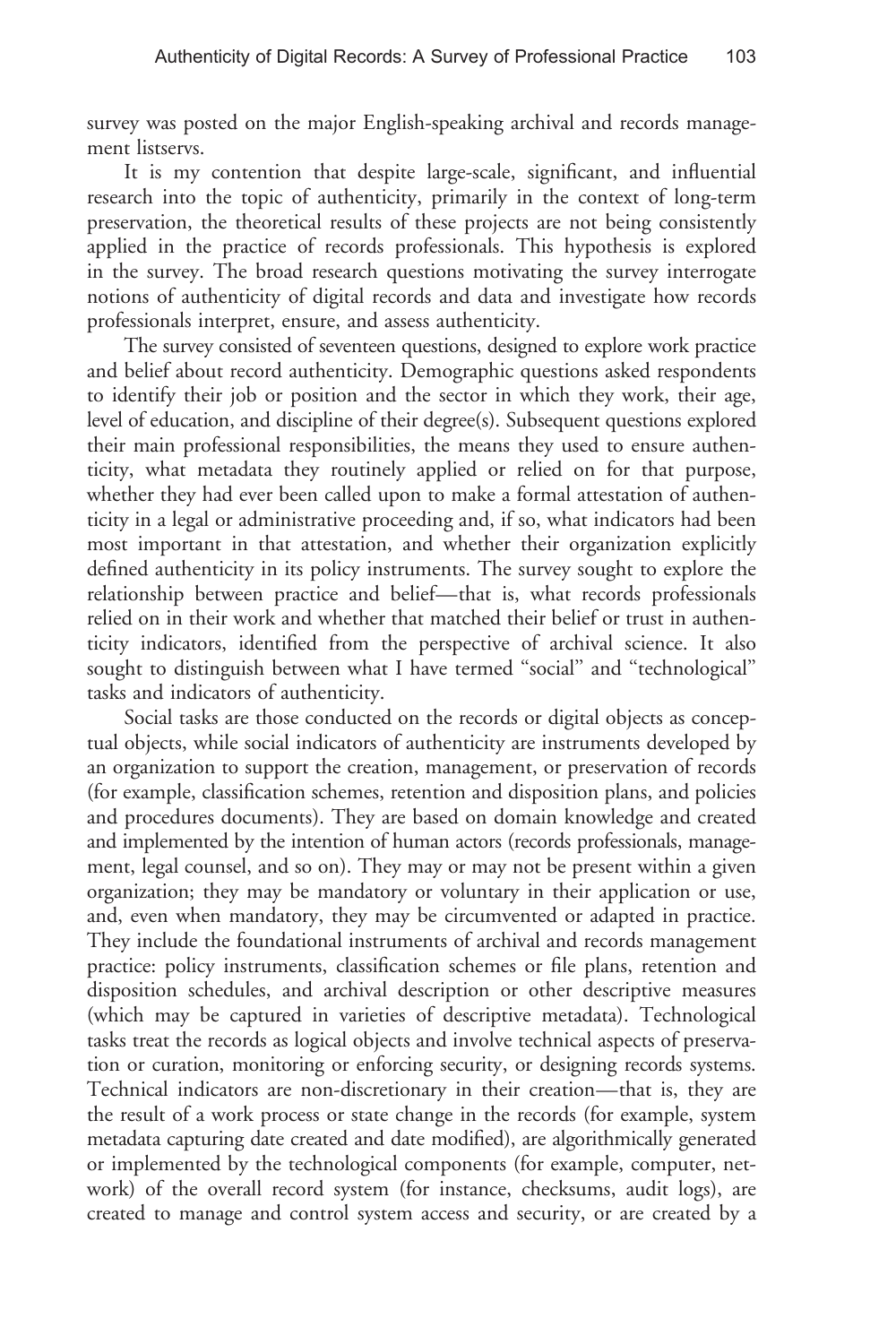third party as specifications to a part of the technological system (for example, documentation about software). Technological indicators may be used to control the records but are more focused on controlling the system in which the records reside. They include audit logs, access controls and security measures, cryptographic validation techniques, and system metadata as well as technical documentation. These distinctions were explored in a series of ranking, Likertstyle questions. They were further supported by open-ended opinion questions asking respondents to give their own definition of authenticity and identify the indicators they felt were most important.

# Preliminary findings

The survey received 441 responses. Of these, 148 did not answer any questions beyond those gathering demographic information and were discarded. Of the remaining 293 responses, participants self-identified primarily as archivists (45 percent) and records or information managers (33 percent). The remaining 22 percent were split between information professionals (librarians, administrators, 10 percent), educators (6 percent), and other (6 percent). Industry sectors most represented were information and cultural industries (including libraries and archives, broadcast, and telecommunications) and government (see Figure 1). Industry sectors were condensed from the North American Industry Classification System ([Statistics Canada and Standards Division 2012](#page-14-0)).



Figure 1: Respondents by profession and industry sector  $(n = 293)$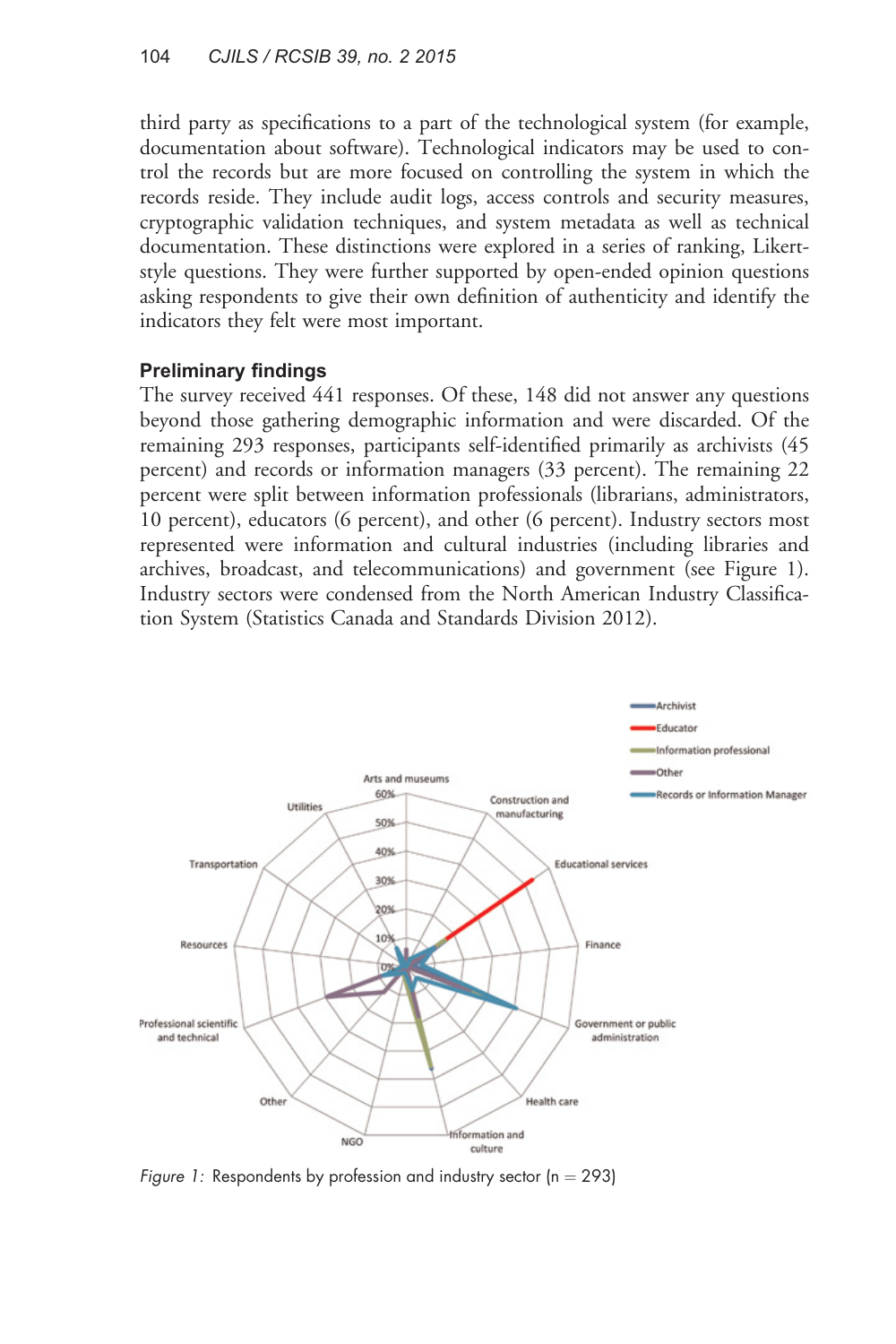

Figure 2: Percentage of respondents by continent

The survey achieved limited global reach, with the majority of respondents coming from North America (55 percent), followed by Europe (15 percent), and the United Kingdom (12 percent) (see Figure 2).

Respondents were asked a series of questions to determine their job responsibilities, how they ensured authenticity of records, and if they had even been required to attest to responsibility. These questions can be found in Appendix I.

Seventy-seven percent of respondents said they managed records or information frequently or very frequently, and 67 percent said they conducted retrieval and access, managing or designing metadata (56 percent), and designing information or records policies (51 percent). Monitoring security or access privileges and designing records management systems were the least common activities: 35 percent and 37 percent of respondents respectively reported that they never or infrequently performed these tasks.

When asked to rate social or technological indicators of authenticity according to how frequently they were used to ensure authenticity, more than 50 percent of respondents reported that they relied on traditional (social) archival and records management tools ''most of the time'' or ''always'' for managing authenticity, specifically policies governing records (55 percent) and record systems (60 percent), documentation about records systems (51 percent), classification schemes (61 percent) and retention and disposition schedules (51 percent). Fifty-three percent of respondents used access controls and security measures, and 54 percent employed standardized metadata ''most of the time'' or ''always.'' However, 51 percent of respondents never or rarely relied on audit logs in the course of their work, and 61 percent never or rarely used cryptographic validation techniques.

Of specific cryptographic techniques employed, digital signatures were the least relied upon. Only 11 percent of respondents used digital signature technology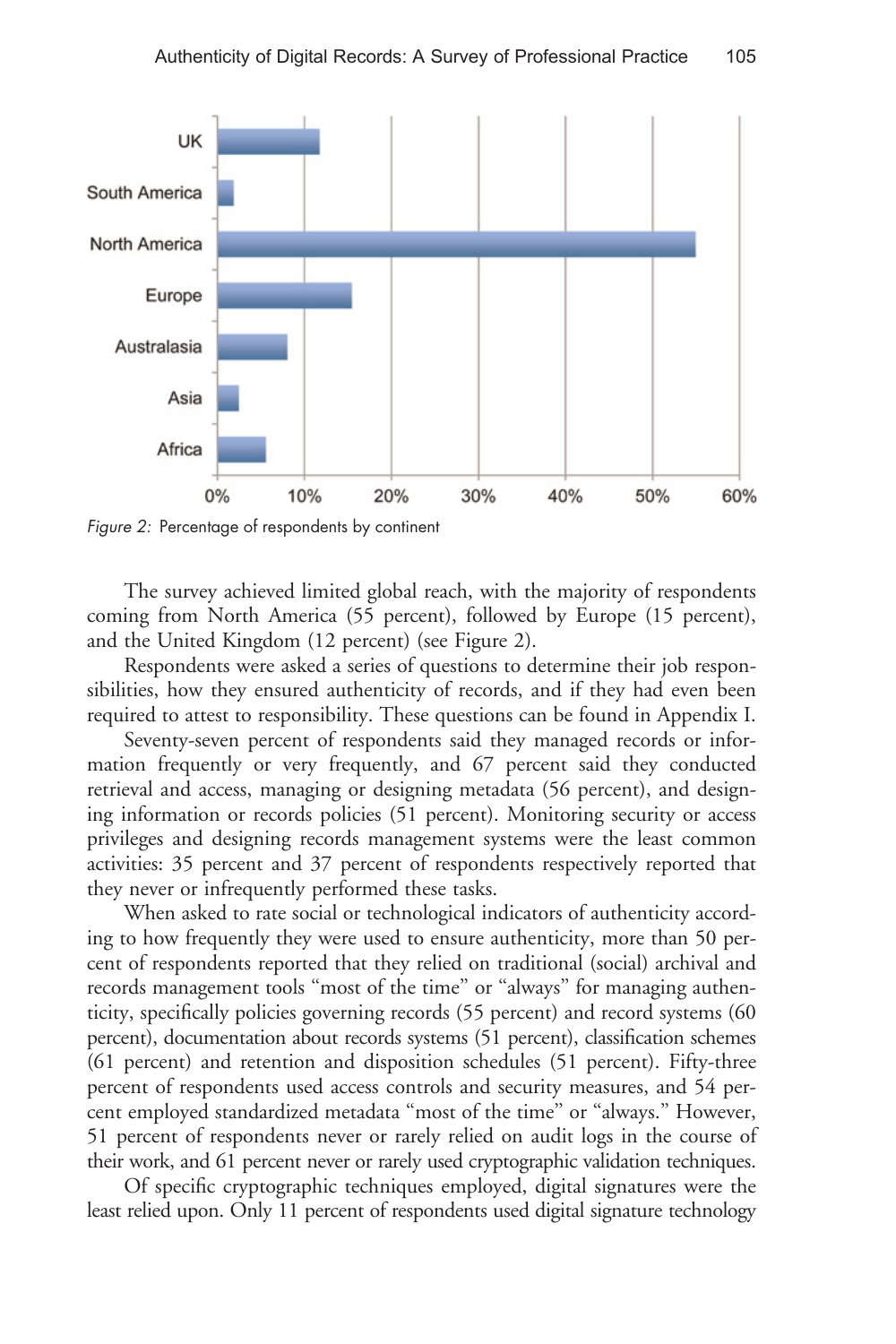

#### Proposed indicators for authentication by experience

No experience Experience

Figure 3: Comparison of indicators of authenticity ( $n = 247$ )

to ensure authenticity, and 61 percent never used this technology. Only 5 percent of respondents had been required to attest to authenticity of records in a court proceeding, and 10 percent had been involved in e-discovery or legal hold. Seventy percent of respondents had never been required to attest to the authenticity of records in their care for any purpose, including reference or access.

Respondents who had been required to attest to the authenticity of records or data were asked what indicators they had used in that attestation, while those who had never been required to attest to authenticity were asked what they believed would be necessary in the event that they were so called. The indicators most frequently used by respondents who had been required to attest to authenticity were policies about the digital records in question, information about access controls, and information about changes to the material. Respondents who had not been required to attest to authenticity inflated their belief in the value of all indicators. However, the greatest difference in choice of indicator was found in information about the preservation activities, use of standardized metadata, documented changes to information, information about software, and use of cryptographic techniques (see Figure 3).

When asked to rate their belief in the importance of indicators of authenticity if required to make an attestation of authenticity in a legal or administrative action, 68 percent of respondents said that standardized metadata would be very important or extremely important, cryptographic validation techniques were deemed very or extremely important by 66 percent, audit logs were favoured by 76 percent, and access controls and security measures were considered very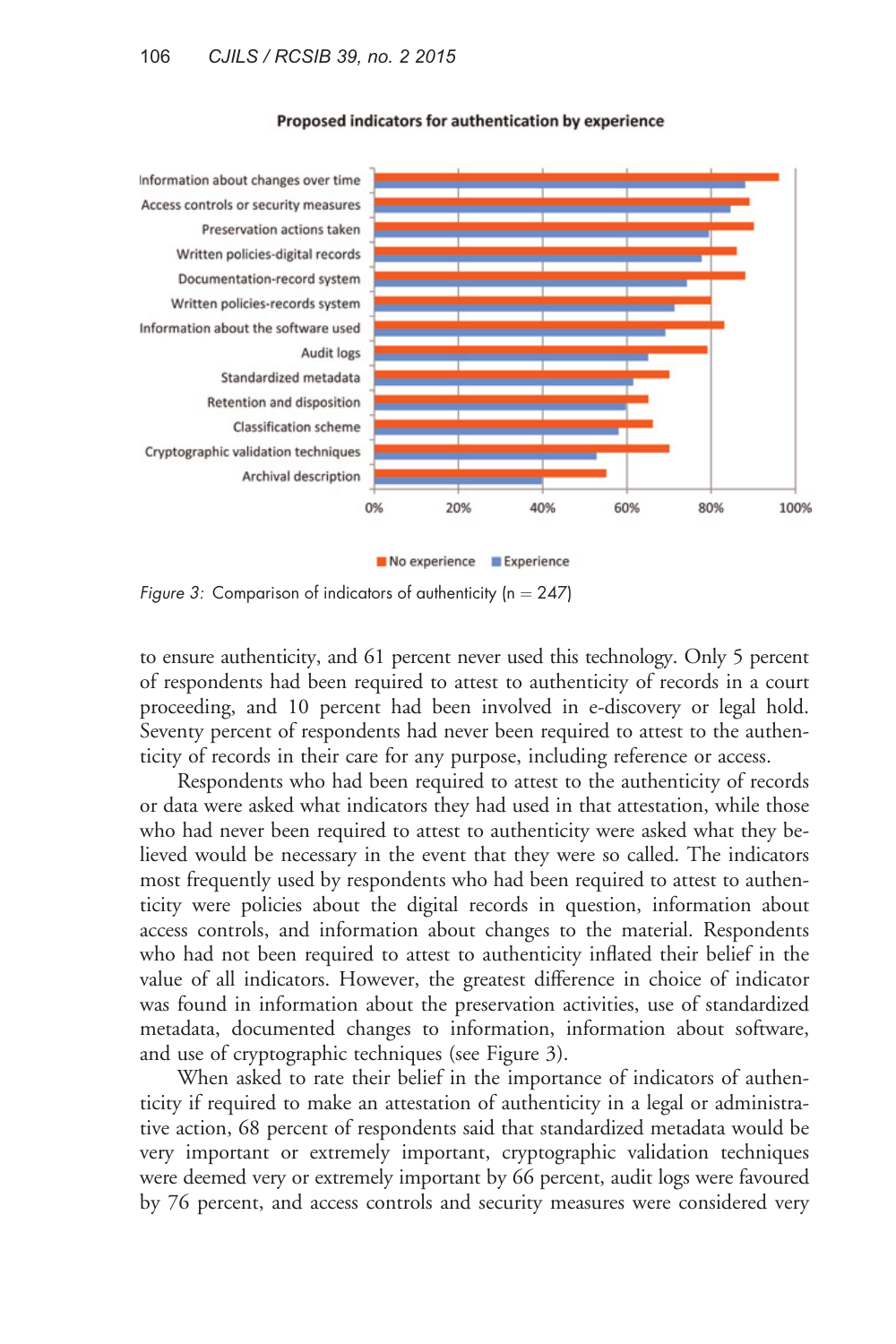or extremely important by 88 percent of respondents. Despite their current practice, therefore, technical means of validating authenticity were considered as important as traditional means. With respect to organizational records and information policies, 54 percent of respondents said their organization did not define authenticity of digital material, and 17 percent did not know if their organizational policies contained such definitions.

Preliminary analysis of the narrative responses to the final two questions (what is your definition of authenticity of digital records and what do you believe is essential to proving the authenticity of digital records?) reveal that authenticity is still generally assessed according to traditional social heuristics. In response to the first question, several respondents noted that records produced in the usual and ordinary course of business could be presumed authentic, thus reflecting statute and precedent law governing business records in common law traditions. Most respondents noted integrity as a means of establishing authenticity, and several stated that bitwise integrity was necessary after the moment a record was ''fixed''—that is, chosen to be kept as evidence of the action represented in the record or preserved for long-term reference in an archives. Responses generally indicated a pragmatic approach to authenticity, for example, one respondent answered:

Is [the record] sufficient for the purposes it may be used for? Would it satisfy a judge or adjudicator? Whatever I can claim about it, can I back that up with facts? / The basic definition of an authentic record is ''Can it be used as an authentic record in a situation where an authentic record would be needed?'' This is not a yes/no answer (though the question is), but rather a range. I want the records as authentic as they need to be for future uses. They needn't be the MOST authentic—just authentic enough.

The final question explored respondents' beliefs about essential indicators of authenticity. Answers focused on chain of custody, controls on creation and management, policies on access and ensuring provenance information, and the addition or presence of metadata about the creator and context of creation. Several respondents noted the importance of cryptographic validation techniques, and several specifically stated that security and access controls were paramount (although one respondent noted the importance of these controls in the context of using public cloud-based email and document sharing).

This early exploration of the survey data points the way to further research to explore in greater depth the importance of social versus technical indicators of authenticity and how these are used when authenticity is questioned in legal or administrative hearings. Next steps will include further coding and analysis, particularly of the open-ended survey questions, followed by semi-structured interviews with many of those who indicated their willingness to provide more information. The applicability and authority of indicators of authenticity of digital records and data will be assessed in different environments, in particular, when records and data are created, maintained, or preserved in cloud-computing applications. This will be of increasing importance as more organizations turn to cloud service providers to support their operations and as courts continue to face the increasing challenge of evidence presented in digital form.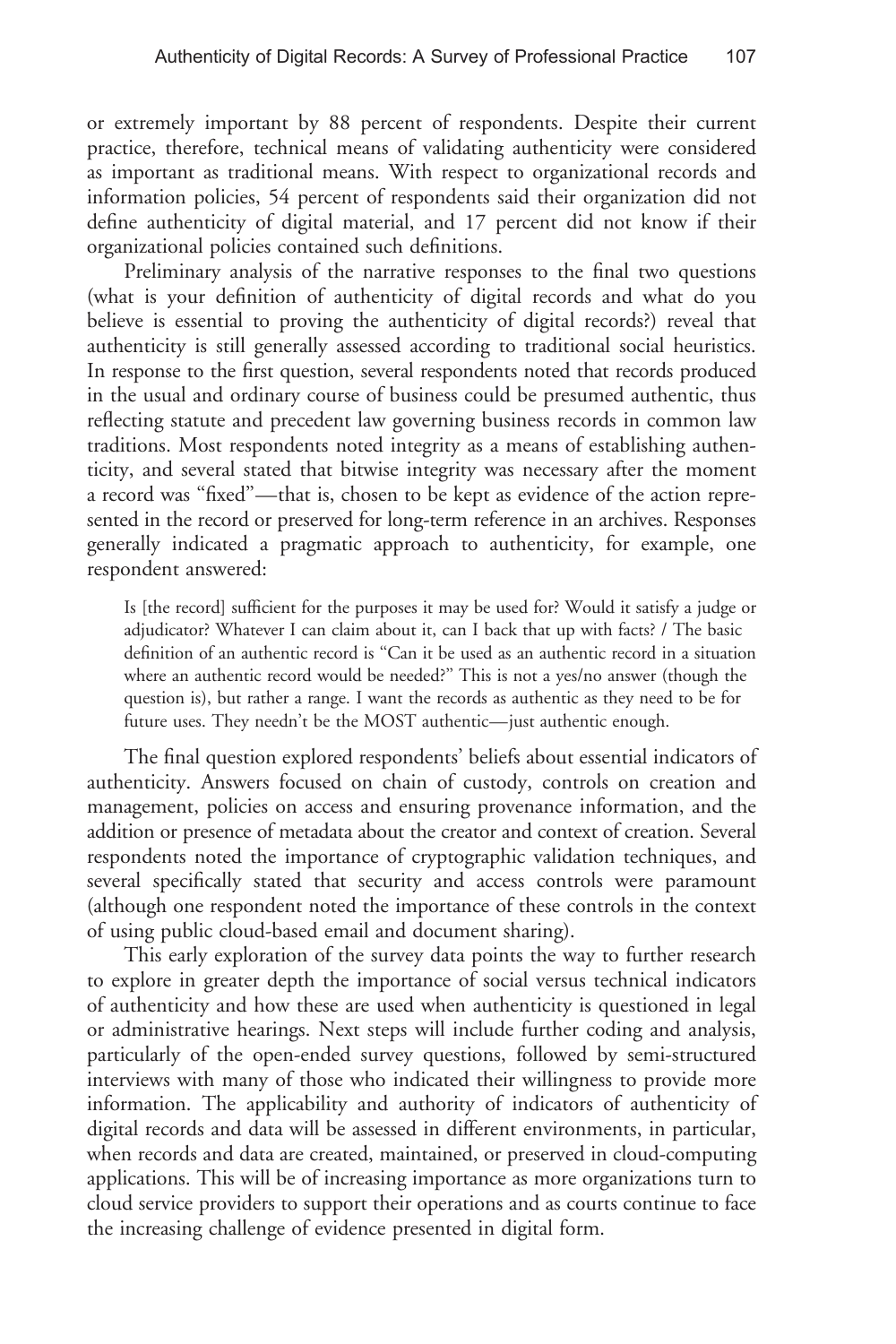# <span id="page-12-0"></span>Limitations

Web-based surveys are convenient ways in which to reach a broad population quickly, but they do have limitations. Primary among these limitations is the inability to be assured of a representative sample. Even when using professional listservs (where the sample members can be reasonably assured of common purpose, training, and responsibility), respondents choose to reply, and while all respondents may be members of the target population, not all members of that population are members of, or have access to or read, these listservs. Generalizability of the results, therefore, is limited, and validity cannot be objectively measured. However, as an indicator of general practice, such surveys provide useful information.

# **Conclusions**

Preliminary findings indicate that records professionals still tend to rely on traditional heuristics for ensuring authenticity, even when they claim to put their trust in more technical solutions if required to attest to authenticity. Records and information professionals—archivists and records managers—have traditionally been the trusted professionals who keep records safe, authentic, and reliable. As complex technology increasingly mediates between the record and the record user, records professionals necessarily place their trust in information technology professionals. It appears that the trusted records professional is now becoming the trusting technology user—the trustee has become the trustor. However, each discipline has unique and complementary knowledge. The records professional knows what information in the form of records and data has value and must be preserved and the information technology professional understands how to protect and secure that information. If our documentary heritage is at the root of democracy and accountability, both professions are necessary in its authentic preservation.

# Notes

- 1. International Data Corporation, [http://www.idc.com,](http://www.idc.com) is a prominent global provider of intelligence for the information technology, telecommunications and consumer technology markets.
- 2. Federal Rules of Evidence.<http://www.law.cornell.edu/rules/fre>.

# **References**

ARMA International. 2014. ARMA Generally Accepted Recordkeeping Principles. [http://www.arma.org/r2/generally-accepted-br-recordkeeping-principles.](http://www.arma.org/r2/generally-accepted-br-recordkeeping-principles)

Asssociation of Canadian Archivists. 1999. Code of Ethics: The Association of Canadian Archivists. [http://archivists.ca/content/code-ethics.](http://archivists.ca/content/code-ethics)

Black's Law Dictionary. n.d. 2nd ed. http://thelawdictionary.org/.

Duncan, C. 2009. ''Authenticity or Bust.'' Archivaria 68: 97–118.

Duranti, L. 1993. ''The Archival Body of Knowledge: Archival Theory, Method, and Practice and Graduate and Continuing Education.'' Journal of Education for Library and Information Science 34 (1): 8–24. [http://dx.doi.org/10.2307/40323707.](http://dx.doi.org/10.2307/40323707)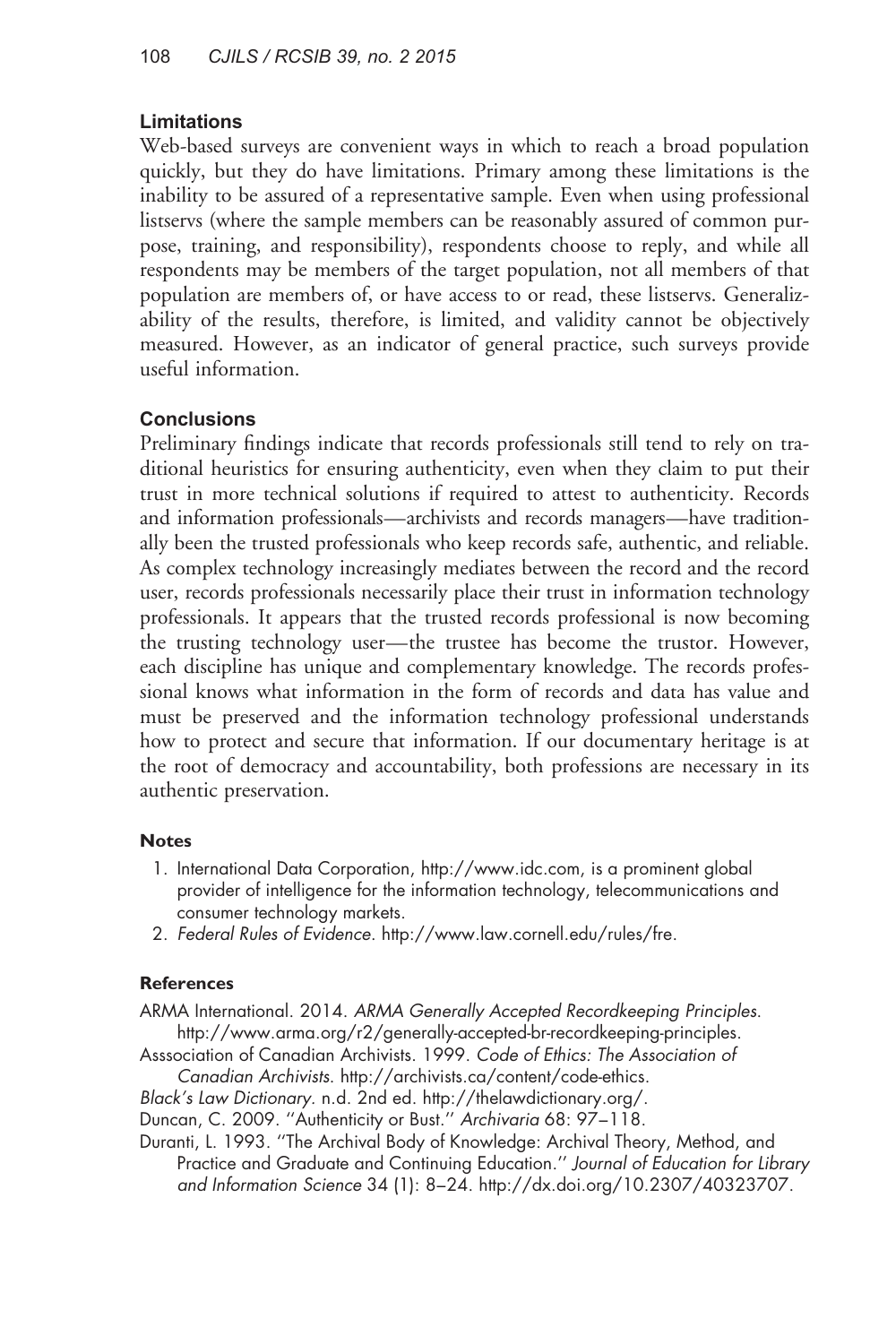- <span id="page-13-0"></span>——. 1997. ''The Archival Bond.'' Archives and Museum Informatics 11 (3/4): 213– 18. [http://dx.doi.org/10.1023/A:1009025127463.](http://dx.doi.org/10.1023/A:1009025127463)
- ——. 1998. Diplomatics: New Uses for an Old Science. Lanham, MD: Scarecrow Press.
- ——. 2005a. ''The Long-Term Preservation of Accurate and Authentic Digital Data: The InterPARES Project.'' Data Science Journal 4: 106–18. [http://dx.doi.org/](http://dx.doi.org/10.2481/dsj.4.106) [10.2481/dsj.4.106.](http://dx.doi.org/10.2481/dsj.4.106)
- ——. 2005b. The Long-Term Preservation of Authentic Electronic Records: Findings of the InterPARES Project. San Miniato: Archilab.
- ——. 2009. ''From Digital Diplomatics to Digital Records Forensics.'' Archivaria 68 (2): 39–66.
- Duranti, L., and B. Endicott-Popovsky. 2010. ''Digital Records Forensics: A New Science and Academic Program for Forensic Readiness.'' Journal of Digital Forensics, Security and Law 5 (2): 1–12.
- Duranti, L., and H. MacNeil. 1997. ''The Preservation of the Integrity of Electronic Records: An Overview of the UBC-MAS Research Project.'' Archivaria 42 (1): 46– 67.
- Duranti, L., and G. Michetti. 2015. ''The Archival Method: Rediscovering a Research Tradition.'' In Research in the Archival Multiverse, ed. Anne Gilliland, Sue McKemmish, and Andrew Lau. Melbourne, Australia: Monash Publishing.
- Duranti, L., and R. Preston. 2008. Research on Permanent Authentic Records in Electronic Systems (InterPARES) 2: Experiential. Interactive and Dynamic Records. Padova: Associazione Nazionale Archivistica Italiana.
- Duranti, L., and K. Thibodeau. 2006. ''The Concept of Record in Interactive, Experiential and Dynamic Environments: The View of InterPARES.'' Archival Science 6 (1): 13– 68. [http://dx.doi.org/10.1007/s10502-006-9021-7.](http://dx.doi.org/10.1007/s10502-006-9021-7)
- Eastwood, T. 1994. ''What Is Archival Theory and Why Is It Important?'' Archivaria 37 (1): 122–30.
- EMC Corporation. 2013. Leaders Edge: Highlights from CIO Summit 2013. Atlanta, GA: EMC Corporation. [http://www.emc.com/microsites/cio/articles/cio-summit-](http://www.emc.com/microsites/cio/articles/cio-summit-2013/cio-summit-2013-atlanta.pdf)[2013/cio-summit-2013-atlanta.pdf](http://www.emc.com/microsites/cio/articles/cio-summit-2013/cio-summit-2013-atlanta.pdf).
- Endicott-Popovsky, B., D.A. Frincke, and C. Taylor. 2007. ''A Theoretical Framework for Organizational Network Forensic Readiness.'' Journal of Computers 2 (3): 1–11. [http://dx.doi.org/10.4304/jcp.2.3.1-11.](http://dx.doi.org/10.4304/jcp.2.3.1-11)
- International Organization for Standardization. 2001. ISO-15489 (2001) Information and Documentation-Records Management, No. ISO-15489 (2001). [http://www.](http://www.iso.org/iso/catalogue_detail?csnumber=31908) [iso.org/iso/catalogue\\_detail?csnumber=31908](http://www.iso.org/iso/catalogue_detail?csnumber=31908)
- InterPARES Glossary. n.d. InterPARES 2 Project: Terminology Database. [http://interpares.](http://interpares.org/ip2/ip2_terminology_db.cfm) [org/ip2/ip2\\_terminology\\_db.cfm.](http://interpares.org/ip2/ip2_terminology_db.cfm)
- John, J.L. 2012. Digital Forensics and Preservation: Digital Preservation Coalition. [http://www.dpconline.org/component/docman/doc\\_download/810-dpctw12-](http://www.dpconline.org/component/docman/doc_download/810-dpctw12-03pdf) [03pdf](http://www.dpconline.org/component/docman/doc_download/810-dpctw12-03pdf).
- Kirschenbaum, M.G., R. Ovenden, and G. Redwine. 2010. Digital Forensics in Born Digital Cultural Heritage Collections. Washington, DC: Council on Library and Information Resources.
- Lauriault, T.P., B.L. Craig, D.R.F. Taylor, and P.L. Pulsifer. 2007. ''Today's Data Are Part of Tomorrow's Research: Archival Issues in the Sciences.'' Archivaria 64 (2): 123– 80.
- MacNeil, H., and A. Gilliland-Swetland. 2005. ''Authenticity Task Force Report.'' In The Long-term Preservation of Authentic Electronic Records, ed. L. Duranti, 19–65. San Miniato, Italy: Archilab.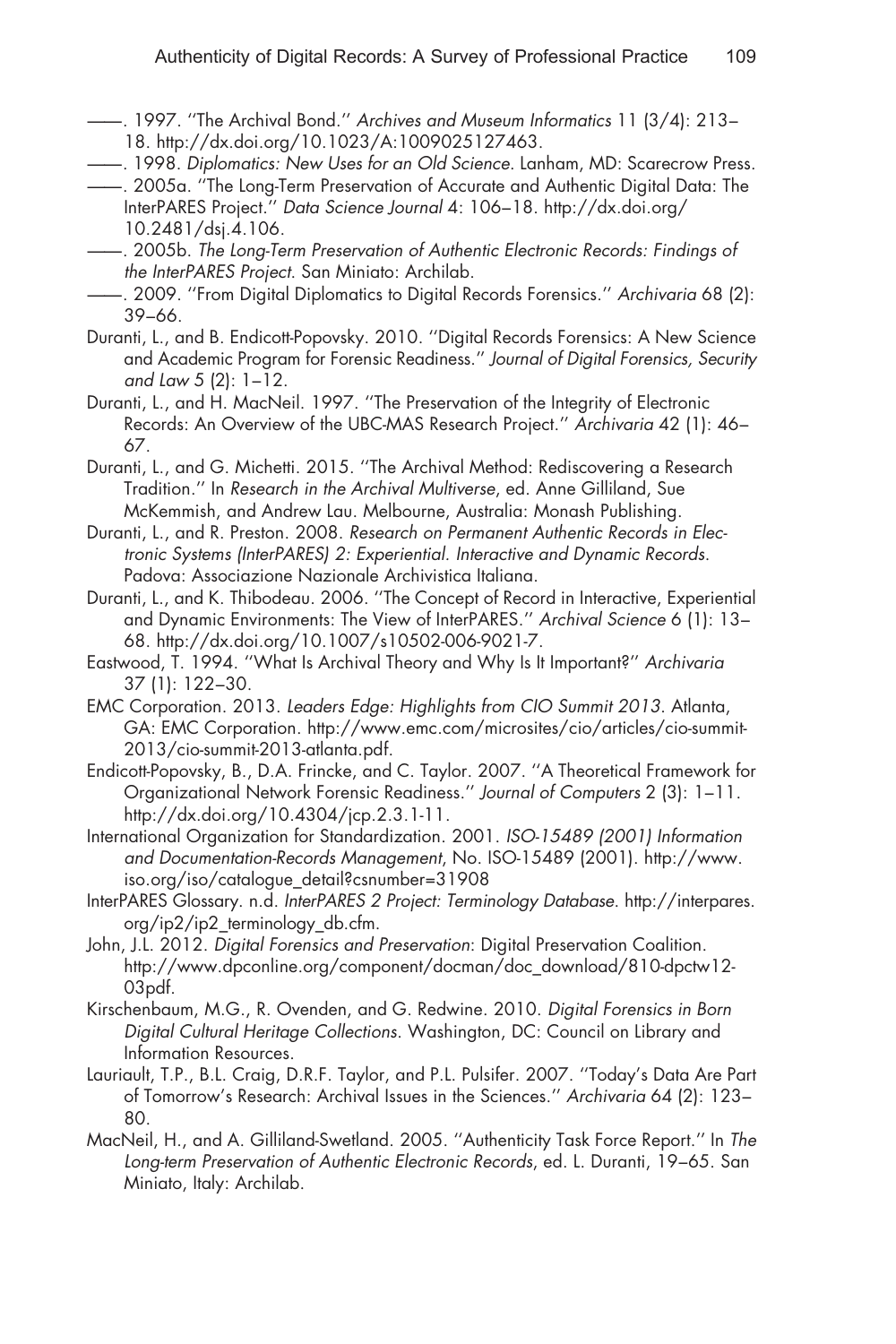- <span id="page-14-0"></span>MacNeil, H., and B. Mak. 2007. ''Constructions of Authenticity.'' Library Trends 56 (1): 26–52.<http://dx.doi.org/10.1353/lib.2007.0054>.
- Mak, B. 2012. ''On the Uses of Authenticity.'' Archivaria 73: 1–17.
- Pearce-Moses, R. 2005. A Glossary of Archival and Records Terminology. [http://](http://www.archivists.org/glossary/) [www.archivists.org/glossary/.](http://www.archivists.org/glossary/)
- Richards, L. 2014. Conversation with the Author. Washington, DC, 13 August.
- Rogers, Corinne. 2011. ''Trust Me! I'm a Digital Record: Findings from the Digital Records Forensics Project.'' Presented at the Archives 360, Society of American Archivists, Chicago, IL, 27 August.
- Society of American Archivists. 2011. SAA Core Values Statement and Code of Ethics. [http://www2.archivists.org/statements/saa-core-values-statement-and-code-of](http://www2.archivists.org/statements/saa-core-values-statement-and-code-of-ethics)[ethics.](http://www2.archivists.org/statements/saa-core-values-statement-and-code-of-ethics)
- Statistics Canada, Standards Division. 2012. North American Industry Classification System (NAICS) Canada. Ottawa, ON: Statistics Canada. [http://www.census.](http://www.census.gov/eos/www/naics/) [gov/eos/www/naics/](http://www.census.gov/eos/www/naics/).
- Turner, V., J. Gantz, D. Reinsel, and S. Minton. 2014. The Digital Universe of Opportunities: Rich Data and the Increasing Value of the Internet of Things, White Paper no. IDC 1672. Toronto: IDC Corporation. http://idcdocserv.com/1678.

# Appendix A. Survey

How often do you conduct the following tasks with respect to digital records (e.g. electronic documents, images, data, data sets, database records, electronically stored information [ESI], web pages, etc.)? If self-employed or retired, please refer to the job or contract you feel is most relevant. (Never; Rarely; Sometimes; Often; Very Often)

- Conduct retrieval and access
- Monitor or enforce security/access privileges
- Monitor or enforce privacy of personal information
- Monitor or enforce compliance with record keeping regulations/policies (including e-discovery)
- Conduct preservation or curation
- Design systems for storage and management of records
- Design information/records policies
- Manage records or information
- Manage/design metadata
- Other

When you create or manage digital records, how often do you rely on or apply the following to ensure their authenticity? (Never; Rarely; Sometimes; Most of the time; Always)

- Written policies and procedures governing the management of the records system
- Documentation about the record system (design, operation, management, etc.)
- Written policies and procedures governing digital records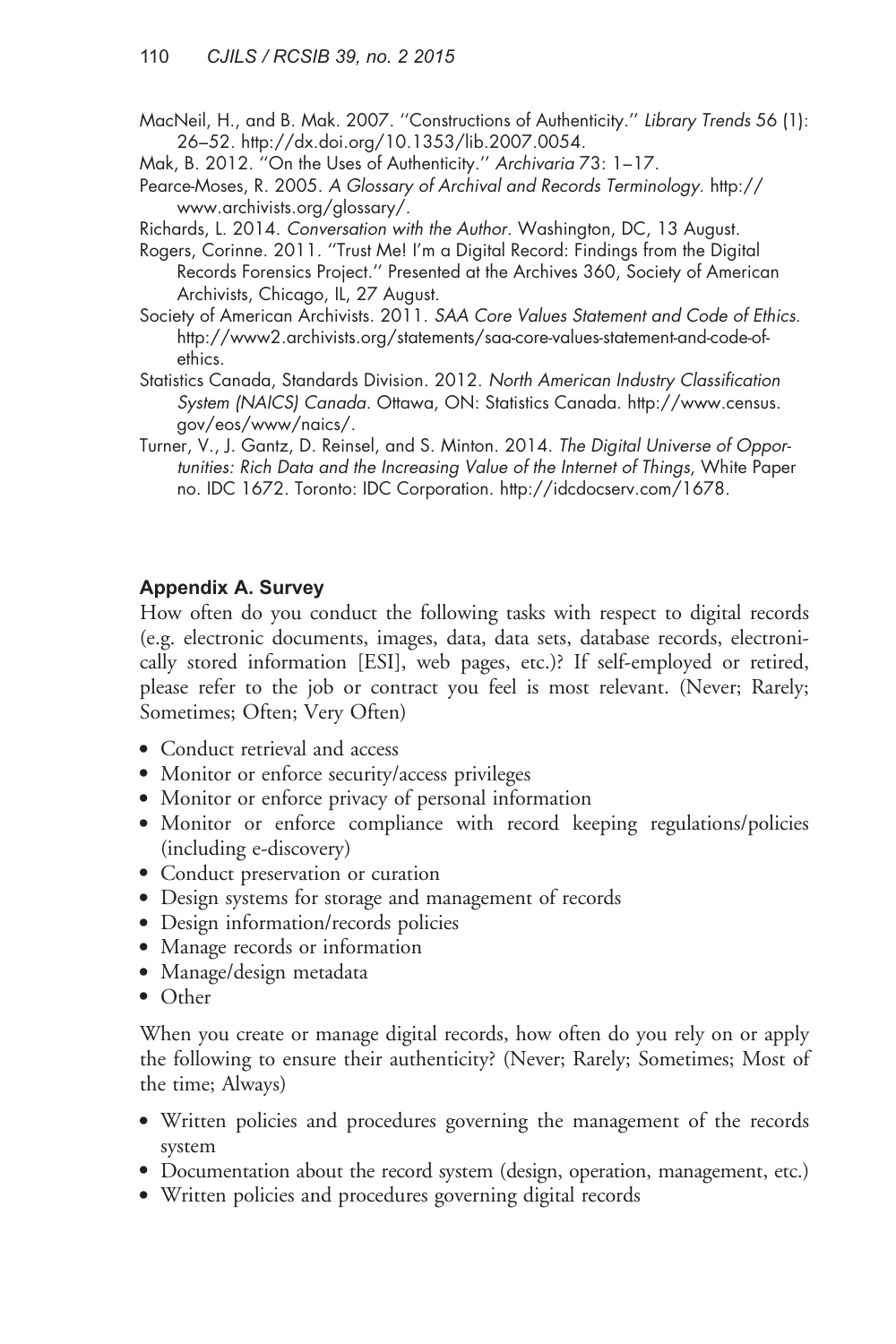- Information about the software used to create and manage the digital records
- Information about changes made to the digital records over time (e.g. migration, normalization, etc.)
- Information about actions taken to preserve the digital records
- Classification scheme and/or file plan
- Retention and disposition schedules
- Archival description
- Access controls/security measures
- Audit logs
- Cryptographic validation techniques (e.g. digital signatures, hash digests, etc.)
- Standardized metadata

How frequently do you use the following cryptographic validation techniques?

- Digital signatures
- Trusted time stamps
- Checksums
- Hash digests
- Secure transmission

What metadata do you routinely use or manage? Please check all that apply.

- A metadata schema or guideline (e.g. Dublin Core, PREMIS, MoReq, etc.) Please list:
- A modification of a schema, customized for your organization. Please describe:
- A custom-built metadata schema (designed without elements from existing schemas). Please describe: \_
- Metadata generated by the software or record system in use only
- Not sure

Have you ever been required to guarantee or attest to the authenticity of digital records in any of the following circumstances?

- Providing testimony in court or administrative hearing
- Pending litigation or administrative action (e-discovery process)
- Authenticating copies of digital records for research or in response to reference requests
- Other \_\_\_\_\_\_\_\_\_\_\_\_\_\_\_\_\_\_\_\_
- I have never been required to guarantee or attest to the authenticity of digital records

When you were required to guarantee or attest that digital records are authentic, how important were the following in making your assessment? (Not at all important; Very unimportant; Neither important nor unimportant; Very important; Extremely important)

- Written policies and procedures governing the management of the records system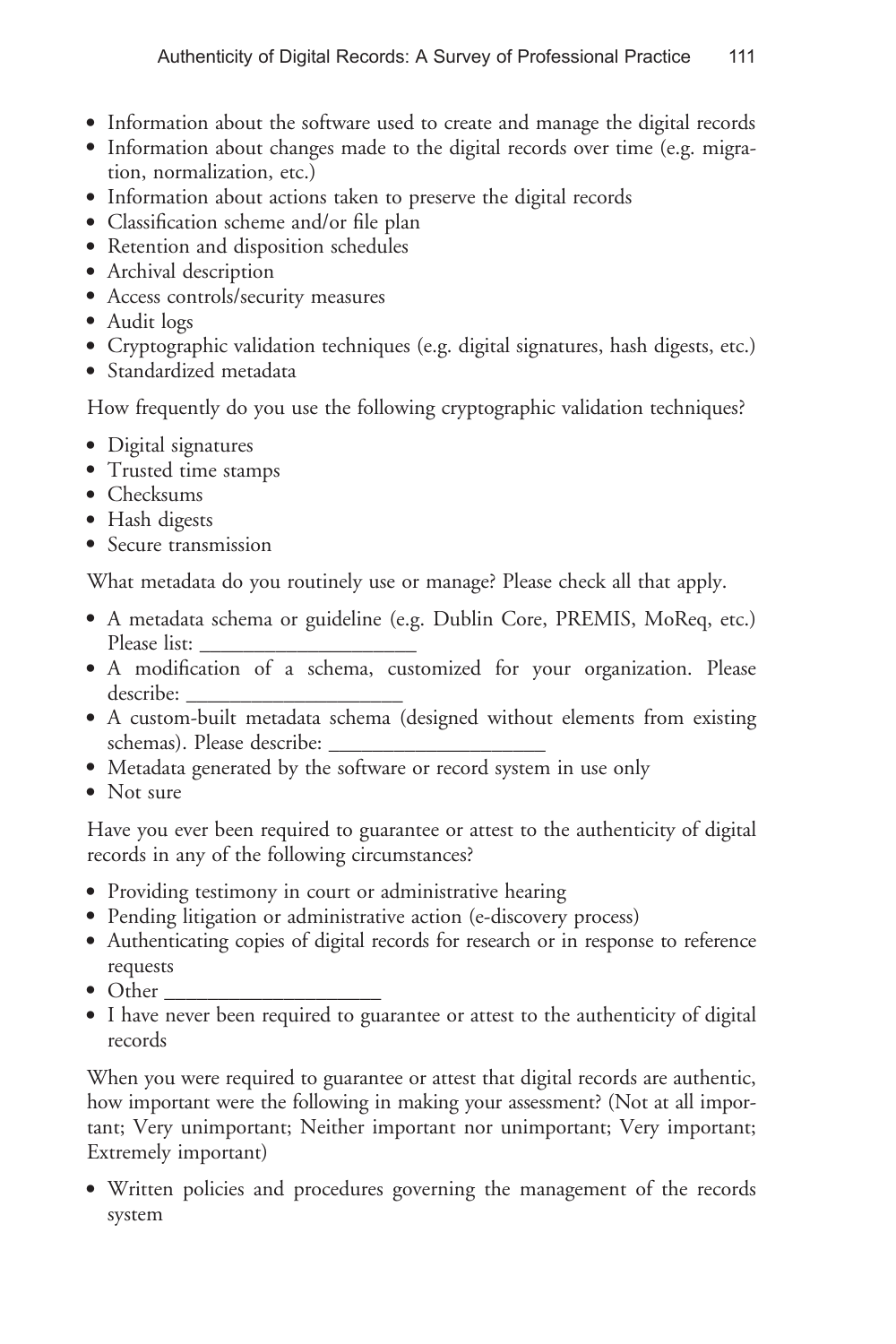- Documentation about the record system (design, operation, management, etc.)
- Written policies and procedures governing digital records
- Information about the software used to create and manage the digital records
- Information about changes made to the digital records over time, (e.g. migration, normalization, etc.)
- Information about actions taken to preserve the digital records
- Classification scheme and/or file plan
- Retention and disposition schedules
- Archival description
- Access controls/security measures
- Audit logs
- Cryptographic validation techniques (e.g. digital signatures, hash digests, etc.)
- Standardized metadata

If you needed to assess that digital records are authentic, how important would the following be in making your assessment? (Not at all important; Very unimportant; Neither important nor unimportant; Very important; Extremely important)

- Written policies and procedures governing the management of the records system
- Documentation about the record system (design, operation, management, etc.)
- Written policies and procedures governing digital records
- Information about the software used to create and manage the digital records
- Information about changes made to the digital records, (e.g. migration, normalization, etc.)
- Information about actions taken to preserve the digital records
- Classification scheme and/or file plan
- Retention and disposition schedules
- Archival description
- Access controls/security measures
- Audit logs
- Cryptographic validation techniques (e.g. digital signatures, hash digests, etc.)
- Standardized metadata

Based on a consideration of storage only, how much confidence would you have in the authenticity of records in the following storage options, all else being equal? (No confidence; Little confidence; Neither confidence nor lack of confidence; Considerable confidence; Total confidence)

- Digital records stored by their creator on removable media (i.e., a USB key/ external hard drive, optical or magnetic media)
- Digital records stored by their creator on stand-alone computers
- Digital records stored by their creator in network drives/filing system
- Digital records in cloud storage maintained by a third party cloud service provider
- Digital records stored by an archives